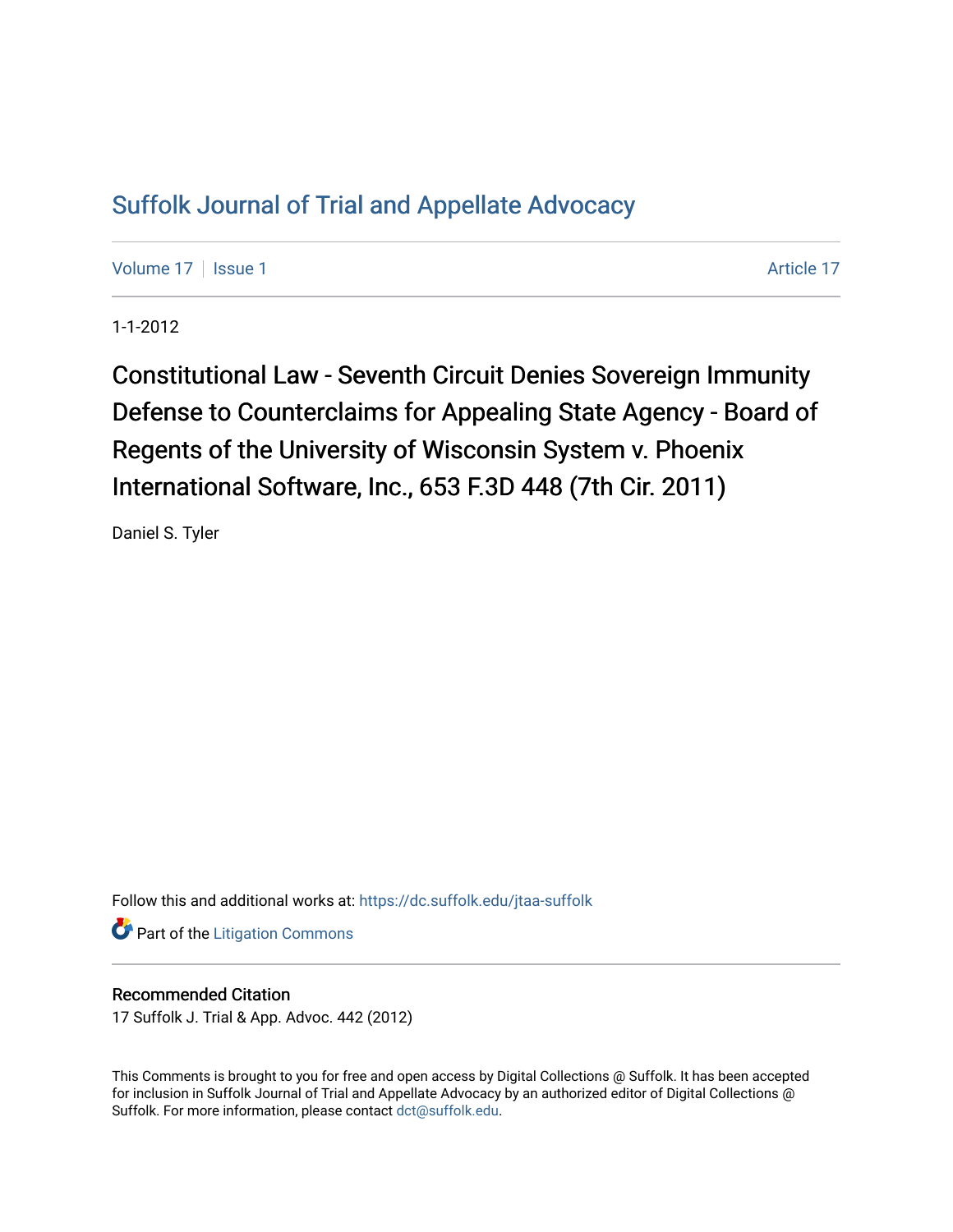## **CONSTITUTIONAL LAW-SEVENTH CIRCUIT DENIES SOVEREIGN IMMUNITY DEFENSE TO COUNTERCLAIMS FROM APPEALING STATE** *AGENCY-BOARD OF REGENTS OF THE UNIVERSITY OF WISCONSIN SYSTEM V PHOENIX INTERNATIONAL SOFTWARE, INC.,* **653 F.3D 448 (7TH CIR. 2011)**

The Eleventh Amendment to the United States Constitution declares that the "Judicial power of the United States shall not be construed to extend to any suit in law or equity, commenced or prosecuted against one of the United States **by** Citizens of another State."' States and state agencies have often invoked this amendment, commonly referred to as the sovereign immunity clause, to avoid facing litigation brought **by** private citizens in the federal court system.<sup>2</sup> However, recent decisions have shed light on the sovereign immunity waiver distinction between a state party that is involuntarily dragged into federal court, and a state party that enters the federal system as a part of their adversarial plan for defense or appeal in lawsuits.<sup>3</sup> In *Board of Regents of the University of Wisconsin System v. Phoenix International Software, Inc.*<sup>4</sup> the United States Court of Appeals for the Seventh Circuit considered whether a state plaintiff who initiated an action in a federal district court after an adverse administrative ruling had waived its sovereign immunity rights as to the defendant's counterclaims within the same suit. $5$  The Seventh Circuit held that, because the state plaintiff had voluntarily availed itself of the federal district court, it had

**I** U.S. CONST. amend. **XI.**

<sup>2</sup>*See, e.g.,* Alden v. Maine, 527 U.S. 706, 710 (1999) (holding state can exercise immunity defense in some cases while consenting to jurisdiction in others); Edelman v. Jordan\_ 415 U.S. 651, 674 (1974) (holding state agency properly raised Eleventh Amendment defense to action in district court); Hans v. Louisiana,  $134 \text{ U.S. } 1$ , 10 (1890) (barring suit against state merely because it was brought under federal laws).

**<sup>3</sup>***See* Lapides v. Bd. of Regents of the Univ. Sys. of Ga., 535 U.S. 613, 622 (2002) (identifying agency's involuntary presence in state court versus voluntary presence upon removal to federal court); Coll. Say. Bank v. Fla. Prepaid Postsecondary Educ. Expense Bd., 527 U.S. 666, 690 (1999) (ruling sovereign immunity not waived by state's participation in interstate commerce); see *also* Taylor v. U.S. Dep't of Labor, 440 F.3d 1, 9 (1st Cir. 2005) (holding state properly invoked immunity against tort claims when opposition did not oppose immunity defense).

 $4653$  F.3d 448 (7th Cir. 2011).

**<sup>5</sup>** *Id.* at 450 (stating issue before court).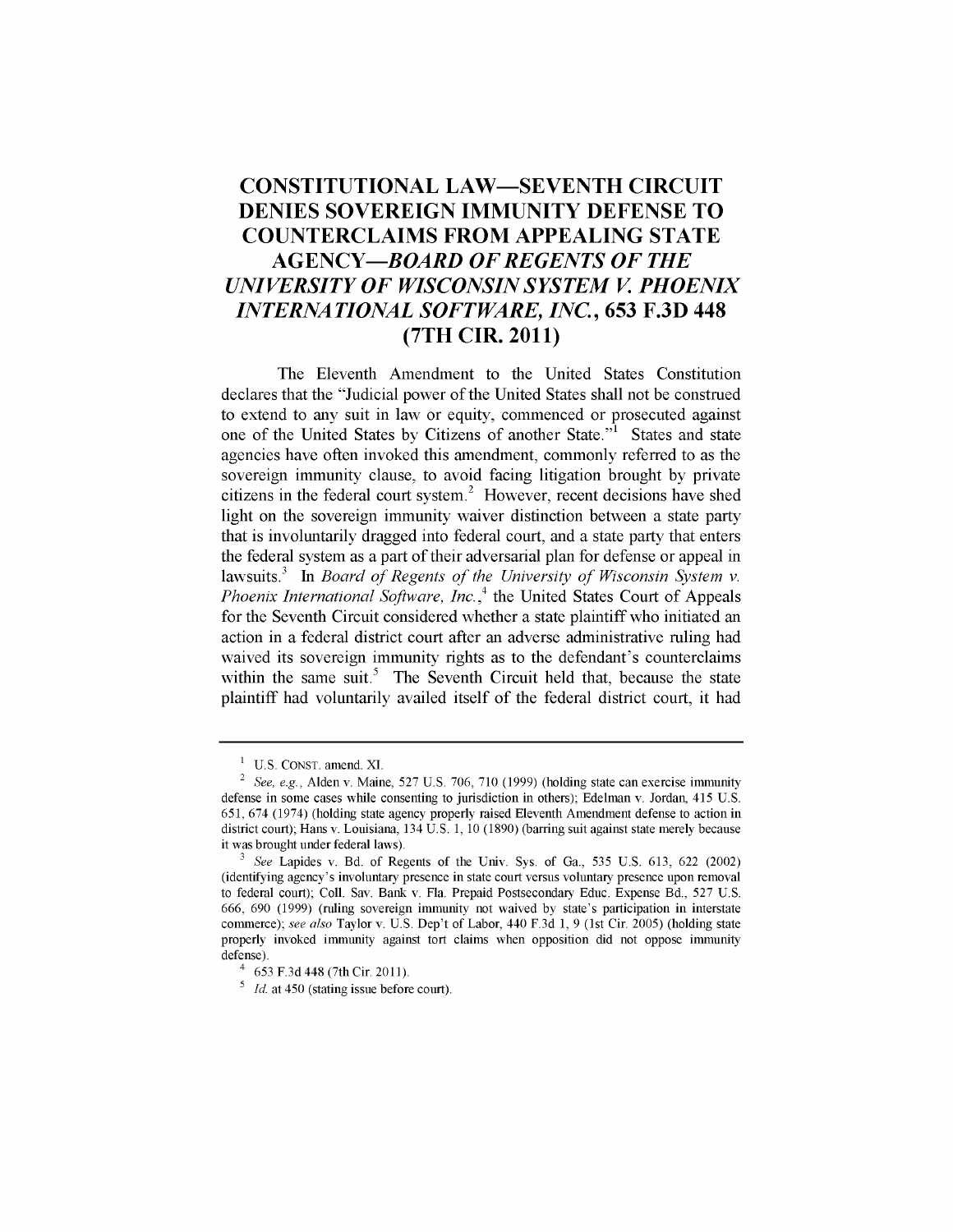thus waived its right to sovereign immunity.<sup>6</sup>

In **1997,** Phoenix International Software, Inc. ("Phoenix"), a small software developer, registered its mainframe computer software that provides online programming development, library management, and systems development under the trademark name "CONDOR."<sup>7</sup> Four years later in 2001, the Board of Regents of the University of Wisconsin System ("Wisconsin") registered the identical "CONDOR" trademark for a software product that "takes advantage of unused processing power across a network of computers."<sup>8</sup> Seeking to avoid consumer confusion, Phoenix filed a petition to cancel Wisconsin's trademark registration with the Trademark Trial and Appeal Board ("TTAB") in  $2004$ .<sup>9</sup> In its defense during the administrative proceedings, Wisconsin failed to raise the defense of sovereign immunity and challenged the petition on the merits.<sup>10</sup> The TTAB agreed that confusion between the two competing trademarks was likely and granted Phoenix's petition for the cancellation of Wisconsin's registration.<sup>11</sup>

Wisconsin immediately decided to challenge the TTAB ruling in federal district court pursuant to 15 U.S.C.  $\oint$  1071(b).<sup>12</sup> In response to this action filed in the United States District Court for the Western District of Wisconsin, Phoenix defended both the TTAB decision and asserted counterclaims against Wisconsin for trademark infringement and false designation of origin under 15 U.S.C.  $\frac{8}{1071(b)}$ .<sup>13</sup> Wisconsin then

<sup>&</sup>lt;sup>6</sup> *Id.* at 471 (announcing court's holding).

*Id.* at 450 (introducing parties and discussing underlying factual history).

*<sup>&#</sup>x27; Id.* at 450-51.

<sup>&</sup>lt;sup>9</sup> *Phoenix*, 653 F.3d at 451. Phoenix argued that Wisconsin's similar product design and trademark name would cause confusion in trade, in violation of 15 U.S.C. §§ 1114 and 1125(a). *Id.; see also infra* note 13 (discussing trademark infringement and false designation of origin statutes).

**<sup>10</sup>***Phoenix,* 653 F.3d at 464 (discussing Wisconsin's failure to raise immunity defense during initial proceedings).

*<sup>11</sup> Id.* at 451; *see also* Bd. of Regents of the Univ. of Wis. v. Phoenix Software Int'l, No. 07 cv-665-bcc, 2008 WL 4950016, at \*2 (W.D. Wis., Nov. 18, 2008) (discussing parameters for TTAB ruling on likelihood of confusion); Phoenix Software Int'l v. Bd. of Regents of the Univ. of Wis. Sys., Cancellation No. 92042881 (T.T.A.B. Sept. 26, 2007) (cancelling Wisconsin's trademark).

<sup>&</sup>lt;sup>12</sup> Phoenix, 653 F.3d at 451 (discussing Wisconsin's challenge to TTAB ruling in federal district court). The court recognized that Wisconsin had a variety of options available to challenge the TTAB decision as laid out in 15 U.S.C. § 1071(b), otherwise known as the Lanham Act. *Id.* The code provides that parties who are "dissatisfied with the decision of the **...** Trademark Trial and Appeal Board ... may, unless appeal has been taken to said United States Court of Appeals for the Federal Circuit, have remedy by a civil action." 15 U.S.C. § 1071(b) (2006).

<sup>&</sup>lt;sup>13</sup> Phoenix, 653 F.3d at 451 (discussing Phoenix's defense to suit brought in district court along with assertion of counterclaims). Phoenix's trademark infringement counterclaim stems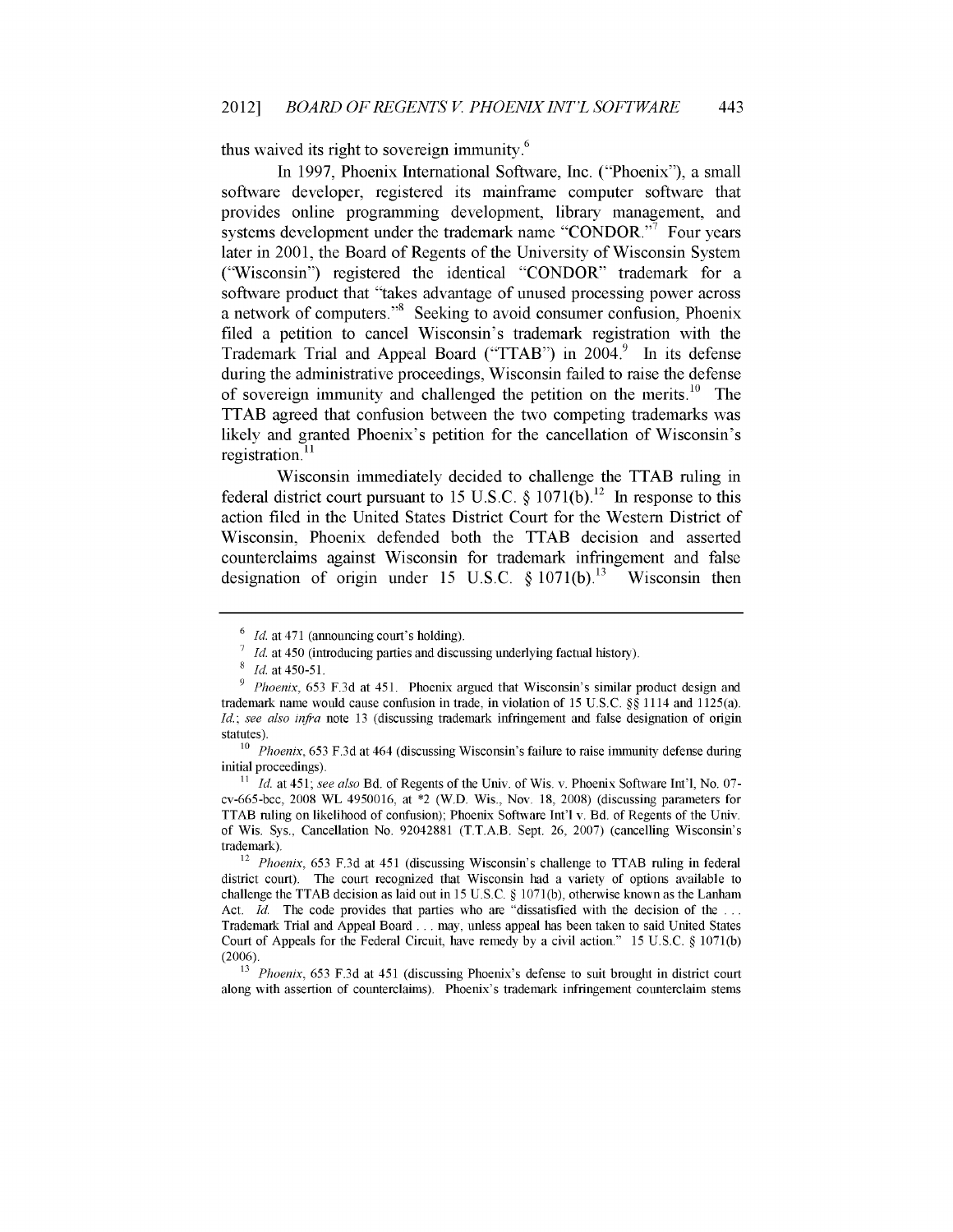petitioned the court for summary judgment on the TTAB ruling and a dismissal of all federal counterclaims on the ground that they were barred by the doctrine of sovereign immunity.<sup>14</sup> The court granted Wisconsin's motions for dismissal and summary judgment, and thus reversed the TTAB's decision to cancel Wisconsin's trademark registration.<sup>15</sup> On appeal, the Seventh Circuit evaluated both the likelihood of confusion question raised in the summary judgment motions as well as whether Wisconsin should be granted immunity against Phoenix's federal counterclaims.<sup>16</sup> The Seventh Circuit concluded that the summary judgment dismissal on the likelihood of confusion issue was premature, and more importantly, that because Wisconsin availed itself of the advantages of a fresh lawsuit in district court and Phoenix's counterclaims were compulsory in nature, Wisconsin had effectively waived its shield of sovereign immunity against such claims.<sup>17</sup>

The Lanham Act provides parties who are dissatisfied with decisions made at the administrative board level of patent infringement cases with a variety of avenues for appeal, starting with a direct appeal to the governing administrative board.<sup>18</sup> The guidelines set forth in the

- <sup>15</sup> *Id.* (stating district court's holding).
- <sup>16</sup> *Id.* (stating issues before the court).

<sup>17</sup> *Id.* (announcing holding and remanding action for further proceedings). The court pointed out that Phoenix's counterclaims would be properly defined as compulsory by Fed. R. Civ. P. 13(a), as they "arise[] out of the transaction or occurrence that is the subject matter of the opposing party's claim." *Id.* at 469. The Seventh Circuit held that the Supreme Court's decision in *Lapides v. Board of Regents of the University System of Georgia* "requires us to find that Wisconsin waived its sovereign immunity when it filed suit in the federal district court seeking to overturn the decision of the TTAB." *Id.* at 451.

<sup>18</sup>*See* 15 U.S.C. § 1071 (2006) (providing system of appeals for entitled persons); *see also supra* note 12 (discussing Lanham Act appeal procedure). *See generally* 5 U.S.C. § 706 (2006) (stating duties of court reviewing administrative decision).

> To the extent necessary to decision and when presented, the reviewing court shall decide all relevant questions of law, interpret constitutional and statutory provisions, and determine the meaning or applicability of the terms of an agency action. The reviewing court shall

(2) hold unlawful and set aside agency action, findings, and

from 15 U.S.C. § 1114, in that Wisconsin's product would "cause confusion" amongst consumers, and thus Wisconsin was "liable in a civil action **by** the registrant." 15 US.C. § 1114(1) (2006); *Phoenix,* 653 F.3d at 451. In addition, Phoenix's false designation of origin claim stems from 15 U.S.C.  $\S$  1125(a), in that Wisconsin's product would cause consumer confusion based on its "likel[ihood] to cause confusion, or to cause mistake, or to deceive as to the affiliation, connection, or association of such person with another person, or as to the origin, sponsorship, or approval of his or her goods, services, or commercial activities by another person." 15 U.S.C. § 1125(a) (2006); *Phoenix,* 653 F.3d at 451.

<sup>&</sup>lt;sup>14</sup> *Phoenix*, 653 F.3d at 451 (summarizing district court motions considered by court).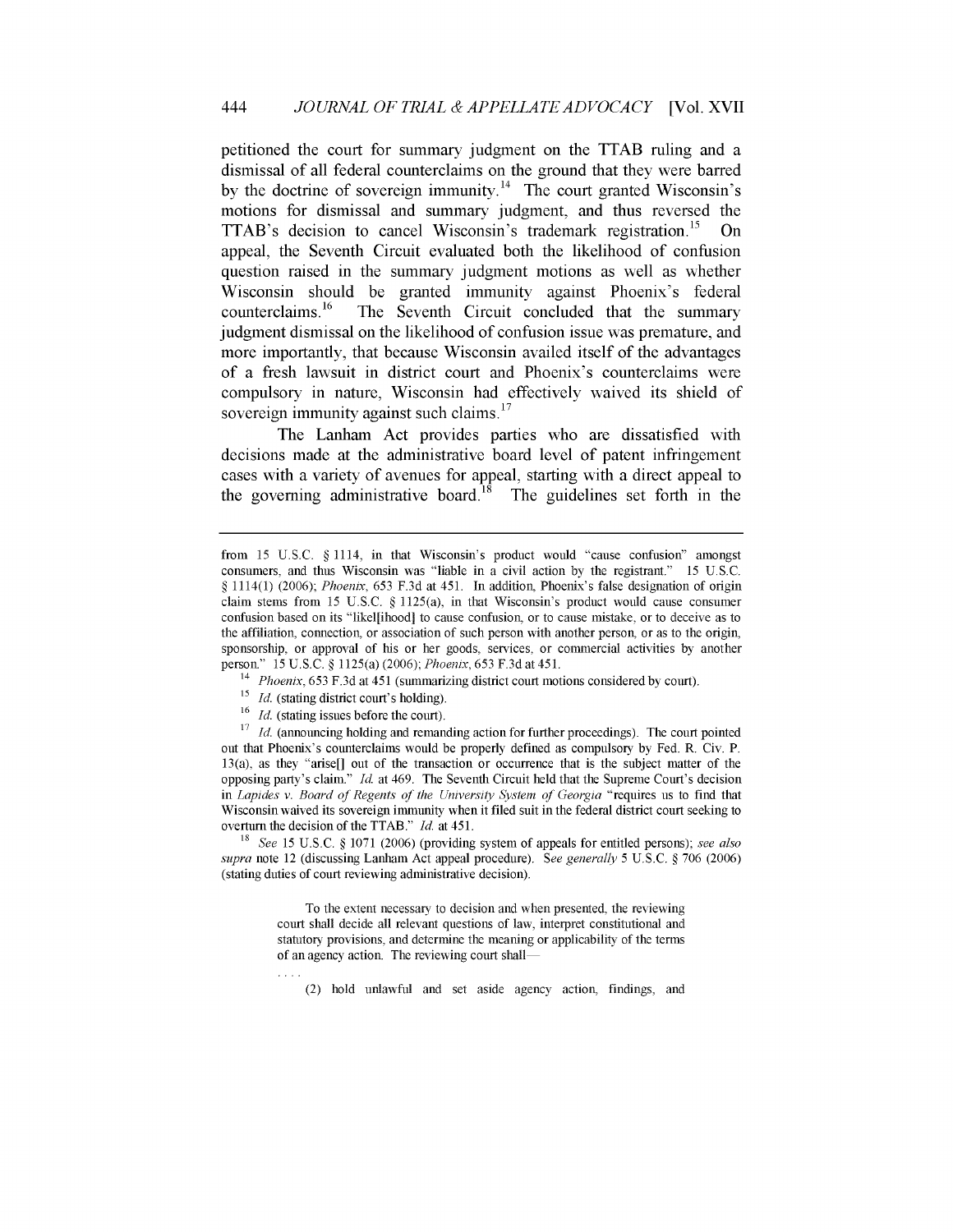Lanham Act provide parties with the option to obtain a civil judgment, both in the Federal Circuit and in the federal district court systems.<sup>19</sup> Once a party has availed itself of the federal court system, however, it opens itself up to attack **by** its opposing party, as is required **by** the Federal Rules of Civil Procedure.<sup>20</sup> When appealing to a district court, a party essentially initiates both an appeal and a new action, which "allows the parties to request additional relief and to submit new evidence **.**

The Eleventh Amendment to the Constitution, announced **by** President John Adams, guarantees that "an unconsenting State is immune from suits brought in federal courts **by** her own citizens as well as **by** citizens of another State," and the amendment has been commonly referred to as the sovereign immunity clause.<sup>22</sup> There are two main exceptions to sovereign immunity that have developed over the years, beginning with

**(E)** unsupported by substantial evidence in a case **. .** on the record of an agency hearing provided by statute ....

*Id.*

19 *See* 15 U.S.C. § 1071 (2006). Section (a) provides that a dissatisfied party can appeal to the United States Court of Appeals for the Federal Circuit, while section (b) provides a process of appeal through a civil action in the federal district court system. *Id.*

<sup>20</sup>*See* FED. R. Civ. P. 13(a) (dictating parameters for compulsory counterclaims in district courts). Phoenix was required by the Federal Rules of Civil Procedure to file its counterclaims against Wisconsin, as its counterclaims "ar[ose] out of the transaction or occurrence that is the subject matter of the opposing party's claim." FED. R. Civ. P. 13(a)(1)(A). *But see* FED. R. Civ. P. 13(d) (declining to expand right to assert counterclaims against United States or United States' agency).

<sup>21</sup> CAE, Inc. v. Clean Air Eng'g, Inc., 267 F.3d 660, 673 (7th Cir. 2001) (acknowledging duality of appeal action in district courts).

 $22$  Edelman v. Jordan, 415 U.S. 651, 663 (1974) (applying language developed through Eleventh Amendment case law); *see also* Coll. Say. Bank v. Fla. Prepaid Postsecondary Educ. Expense Bd., 527 U.S. 666, 669 (1999) (discussing Supreme Court's understanding of Eleventh Amendment). In *College Savings Bank,* the Supreme Court discussed the transition of the Eleventh Amendment from merely a state's defense against suits brought by citizens of another state, to a complete defense against the assumption that "the jurisdictional heads of Article III superseded the sovereign immunity that the States possessed before entering the Union." 527 U.S. at 669; *see also* Great N. Life Ins. Co. v. Read, 322 U.S. 47, 53-54 (1944) (holding state's consent to jurisdiction in federal court must be present to defeat immunity); Duhne v. New Jersey, 251 U.S. 311, 313 (1920) (acknowledging federal jurisdiction limitation against states who are unwilling participants); Hans v. Louisiana, 134 U.S. 1, 10 (1890) (barring suit against state brought under federal laws). *See generally* Katherine H. Ku, Comment, *Reimaging the Eleventh Amendment,* 50 UCLA L. REv. 1031, 1042 (2003) (describing immunity doctrine's central purpose). Ku quotes Justice Thomas in noting that "[w]hile state sovereign immunity serves the important function of shielding state treasuries **. . .** the doctrine's central purpose is to 'accord the States the respect owed them as' joint sovereigns." *Id.* (quoting P.R. Aqueduct & Sewer Auth. v. Metcalf & Eddy, Inc., 506 U.S. 139, 146 (1993)).

conclusions found to be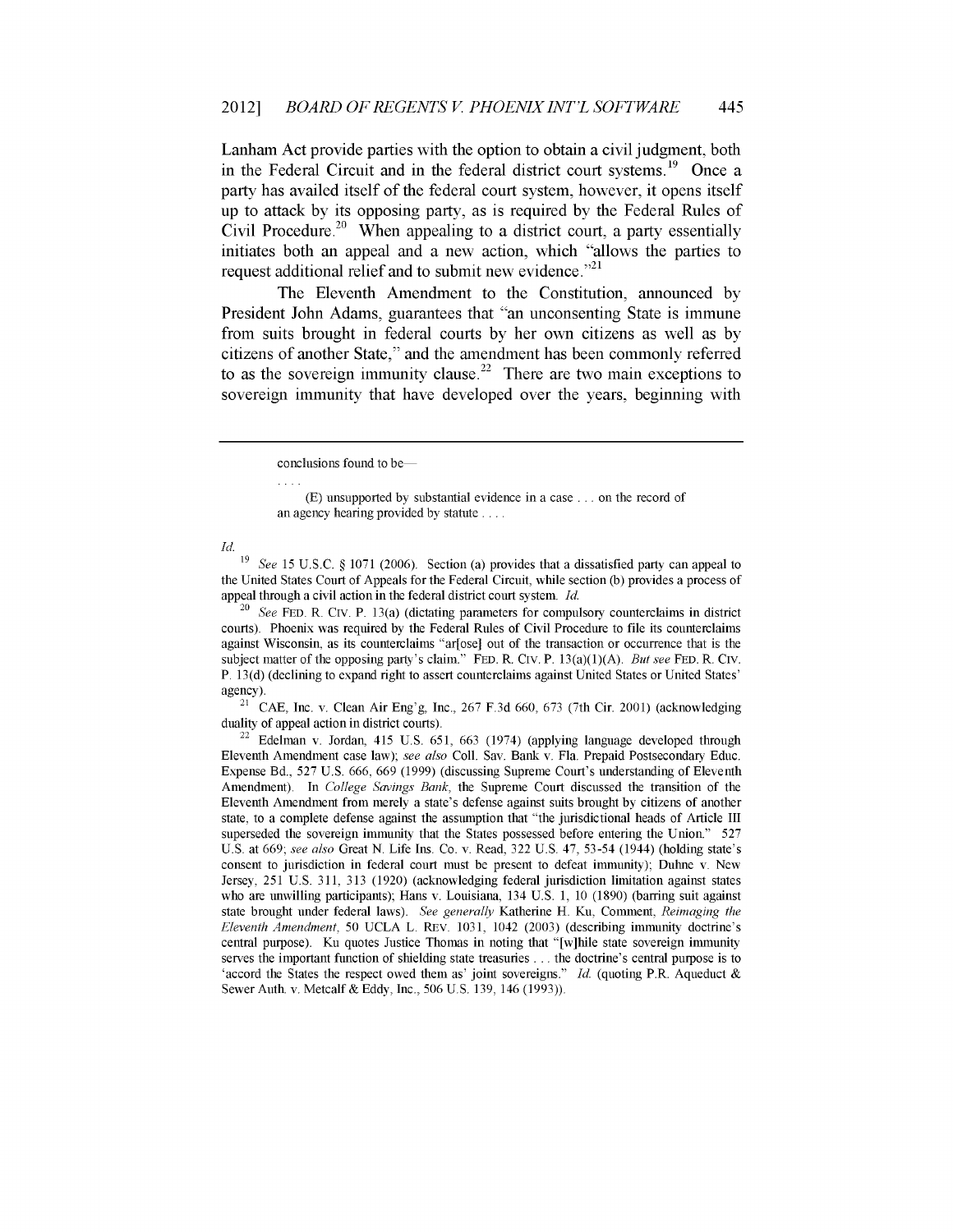congressional authorization of a lawsuit against a state in the exercise of its power to enforce the Fourteenth Amendment.<sup>23</sup> The second and more common exception to sovereign immunity, known as the party consent exception, occurs when a state waives its immunity by consenting to the suit.<sup>24</sup> A state can consent to federal jurisdiction, and in doing so, waive its right to sovereign immunity, either explicitly or through its behavior.<sup>25</sup> A state's behavior and the resulting waiver of sovereign immunity has been the center of the most recent discussion amongst the varying circuits and the United States Supreme Court.<sup>26</sup>

While there has been some discussion on the effects of a state's actions within federal trademark litigation, all courts agree that the mere entry into the trademark system **by** a state party will not suffice as a general, constructive waiver of its sovereign immunity.<sup>27</sup> Other state party

**<sup>25</sup>***See* Coll. *Sav. Bank,* **527** U.S. at **675-76** (discussing various methods of waiver of sovereign immunity through action or intention); *see also* Gil Seinfeld, *Waiver-in-Litigation: Eleventh Amendment Immunity and the Voluntariness Question,* 63 OHIO **ST.** L.J. 871, 888-89 (2002) (analyzing circuit court treatment of state behavior and resulting waiver of immunity).

**<sup>26</sup>***See Lapides,* 535 U.S. at 624 (ruling voluntary removal to federal district court aligns with general principles of sovereign immunity waiver); *see also* Regents of the Univ. of N.M. v. Knight, 321 F.3d 1111, 1124-25 (Fed. Cir. 2003) (holding state suing in federal court to enforce patent consents to all compulsory counterclaims).

**<sup>27</sup>***See* Coll. *Sav. Bank,* 527 U.S. at 680 (stating certain state actions are not constructive waiver of sovereign immunity); *see also* Tejas N. Narechania, Note, *An Offensive Weapon?: An Empirical Analysis of the "Sword" of State Sovereign Immunity in State-Owned Patents, 110* COLUM. L. REv. 1574, 1580-81 (2010) (evaluating established waiver parameters for state litigation conduct). Narechania acknowledges that in deciding *Lapides,* the Supreme Court has "determined it would be anomalous to allow a state '(1) to invoke federal jurisdiction **...** and [then] (2) to claim Eleventh Amendment immunity."' Narechania, *supra,* at 1581 (omission and

**<sup>23</sup>***See* Coll. *Say. Bank,* 527 U.S. at 670 (evaluating Fourteenth Amendment's designated function to alter "the federal-state balance"); *see also* Matthew McDermott, Note, *The Better Course in the Post-Lapides Circuit Split: Eschewing the Waiver-by-Removal Rule in State Sovereignty Jurisprudence,* 64 WASH. & LEE L. REv. 753, 763 (2007) (discussing limits on state sovereign immunity). McDermott also acknowledges the *Ex parte Young* exception for individual state officers, which provides an avenue for "citizens [to] sue state officers to enjoin violation of federal law." Id. at 764. *See generally* Jonathan R. Siegel, *Waivers of State Sovereign Immunity and the Ideology of the Eleventh Amendment,* 52 DUKE L.J. 1167, 1178-86 (discussing limited exceptions for state sovereign immunity). Siegel also introduces a fourth exception, explaining that "states have no immunity from suits brought by other states or by the United States." Id. at 1181.

<sup>24</sup>*See* Coll. *Sav. Bank,* 527 U.S. at 670 (explaining party consent exception to sovereign immunity); *see also* Lapides v. Bd. of Regents of the Univ. Sys. of Ga., 535 U.S. 613, 619 (2002) (holding state waived sovereign immunity by voluntarily removing state case to federal court); Wis. Dep't of Corr. v. Schacht, 524 U.S. 381, 393-95 (1998) (Kennedy, J., concurring) (discussing immunity waiver at various stages of litigation); Gardner v. New Jersey, 329 U.S. 565, 574 (1947) (holding state waived immunity when it became an "actor and file[d] a claim"); Gunter v. Atl. Coast Line R.R. Co., 200 U.S. 273, 284 (1906) (noting state waives immunity rights upon voluntary entrance into a cause); Clark v. Barnard, 108 U.S. 436, 447 (1883) (concluding immunity belonging to state is personal privilege that may be waived by appearance).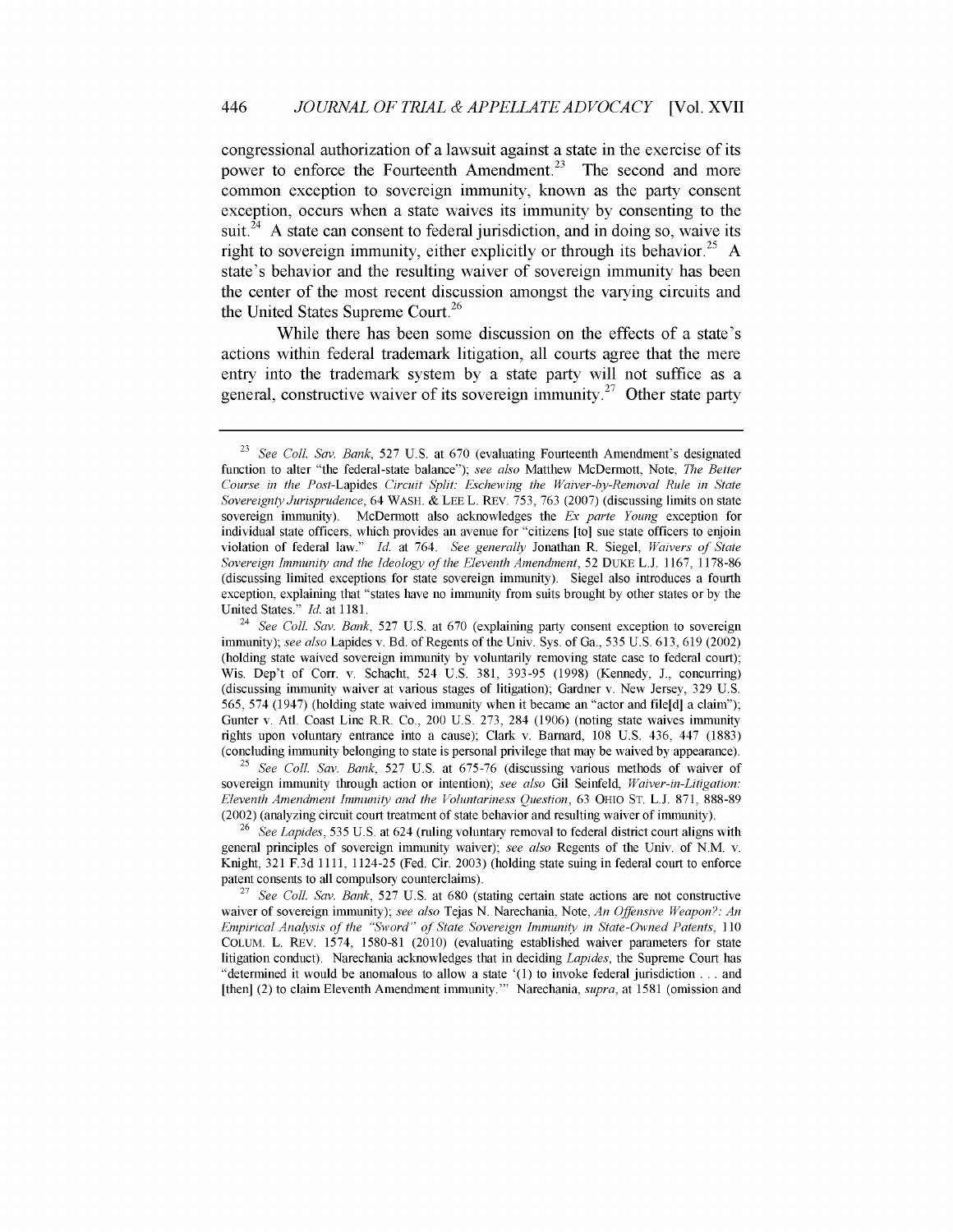actions, such as removal from state to federal court, have been considered as voluntary or explicit expressions of waiver to sovereign immunity.<sup>28</sup> Recent circuit court decisions have split with regard to state parties that voluntarily enter the federal court system in response to an adverse administrative ruling and consistently assert their immunity at both the administrative board and the federal court levels.<sup>29</sup> As described by the United States Court of Appeals for the First Circuit, the "challenge of interpreting *Lapides* has divided the courts of appeals.<sup>330</sup> However, the Supreme Court has yet to specifically address the question of whether the

<sup>29</sup>*Compare* Taylor v. U.S. Dep't of Labor, 440 F.3d 1, 9 (1st Cir. 2005) (holding state's failure to raise immunity defense in administrative setting results in immunity defense failure), *and* New Hampshire v. Ramsey, 366 F.3d 1, 20 (1st Cir. 2004) (holding state who sought judicial review of administrative decision was insufficient to infer waiver), *and* R.I. Dep't of Envtl. Mgmt. v. United States, 304 F.3d 31, 49 (1st Cir. 2002) (holding state does not waive immunity by consistently asserting immunity in administrative proceeding and court), *with* United States v. Metro. St. Louis Sewer Dist., 578 F.3d 722, 725 (8th Cir. 2009) (holding state's voluntary litigation conduct was sufficient to waive immunity). In *Metropolitan St. Louis Sewer,* the State of Missouri was forced to be a party in an enforcement action filed by the United States against a municipal sewer district as a result of the Clean Water Act. 578 F.3d at 723-24. The United States Court of Appeals for the Eighth Circuit concluded that Missouri was not immune from the municipality's counterclaims in the suit, despite being compelled to join in the suit, because it elected to join as a plaintiff as opposed to a defendant. *Metro. St. Louis Sewer,* 578 F.3d at 725- 26. Although Missouri raised the defense of immunity, it waived such a defense by filing a suit in federal court. *Id.* Additionally, the Eighth Circuit has also held that "[a] state is not required to give up other valid defenses in order to preserve its immunity defense." Skelton v. Henry, 390 F.3d 614, 618 (8th Cir. 2004).

**<sup>30</sup>**Bergemann v. R.I. Dep't of Envtl. Mgmt., 665 F.3d 336, 342 (1st Cir. 2011). The *Bergemann* decision, issued four months after the *Phoenix* decision, characterized the competing circuits as those aligned with decisions based on fairness, as opposed to those who take a more "mechanical" view when considering waiver of immunity. *Id. Bergemann* recognizes that both the Fourth and D.C. Circuits have "concluded that removal does not waive a state's sovereign immunity to a claim unless the state previously had waived its immunity to such a claim in state court proceedings." *Id.* The *Bergemann* court then described the Seventh, Ninth, and Tenth Circuits reading of *"Lapides* as operating more mechanically and take the position that, regardless of the circumstances, removal always waives immunity." *Id.* (citing *Phoenix).* "The focus throughout the Eleventh Amendment inquiry was on consistency, fairness, and preventing States from using the Amendment 'to achieve unfair tactical advantages."' Stewart v. North Carolina, 393 F.3d 484, 490 (4th Cir. 2005). The First Circuit has stated, "Where a state avails itself of the federal courts to protect a claim, we think it reasonable to consider that action to waive the state's immunity with respect to that claim *in toto* and, therefore, to construe that waiver to encompass compulsory counterclaims even though they could require affinnative recovery from the state." Arecibo Cmty. Health Care, Inc. v. Puerto Rico, 270 F.3d 17, 28 (1st Cir. 2001).

alteration in original) (quoting *Lapides,* 535 U.S. at 619).

<sup>28</sup>*See Lapides,* 535 **U.S.** at 624 (holding voluntary removal to federal district court aligns with general principles of sovereign immunity waiver); *see also Knight,* 321 F.3d at 1125 (holding state suing in federal court to enforce patent consents to all compulsory counterclaims); Sean M. Monahan, Note, *A Tempest in the Teapot: State Sovereign Immunity and Federal Administrative Adjudications in* Federal Maritime Commission v. South Carolina State Ports Authority, 88 CORNELL L. REv. 1794, 1823-24 (2003) (discussing consent to federal suit as "gift" waiver).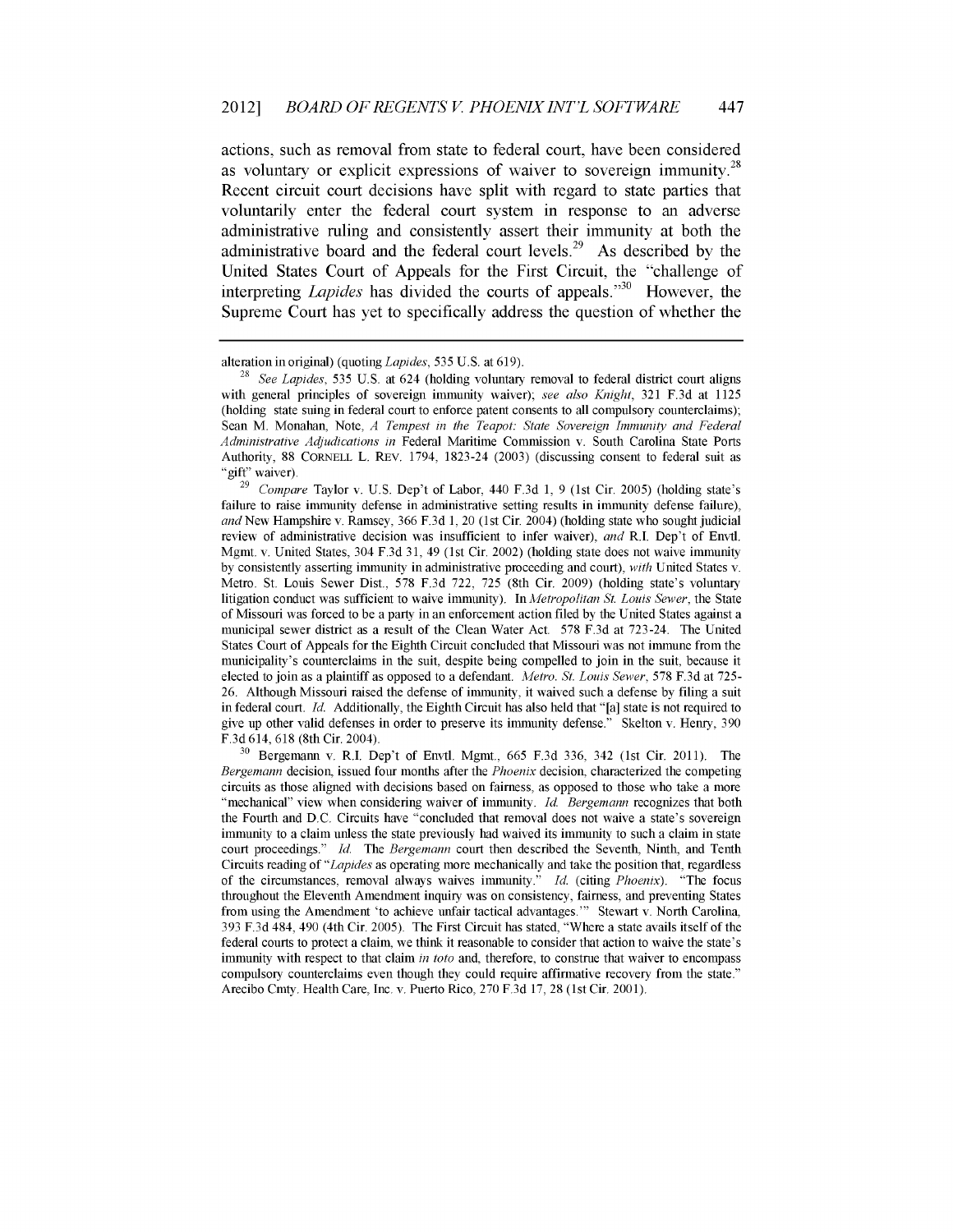default rule on state sovereign immunity should be one of absolute or restrictive immunity.<sup>31</sup>

In *Board of Regents of the University of Wisconsin System v. Phoenix International Software, Inc.,* the United States Court of Appeals for the Seventh Circuit considered whether a state agency, having voluntarily entered the federal district court system by appealing an adverse administrative ruling, may invoke sovereign immunity protection against the opposing party's compulsory counterclaims.<sup>32</sup> The court recognized that state agencies would normally be able to invoke this type of protection from actions that were filed against them in district courts.<sup>33</sup> However, the court was reluctant to grant Eleventh Amendment protection to those agencies that voluntarily enter the federal system in hopes of gaining a favorable decision when other methods were available to achieve the same results.<sup>34</sup> The court relied heavily on the Supreme Court precedent addressing the issue of a state's waiver to such protection through voluntary actions, noting that when a party chooses the path of the federal district courts, it is essentially both filing an appeal of the previous ruling and commencing a new action.<sup>35</sup>

The Seventh Circuit found that when Wisconsin filed its appeal in the district court, it had availed itself of the federal district courts in a purposeful effort to gain a more favorable ruling to its adverse decision.<sup>36</sup> This voluntary action, while possibly advantageous from a litigation

(1) the state could have done nothing and let the TTAB's decision stand; (2) it might have refused to acquiesce in the agency's decision or the TTAB proceedings in the first place; (3) it could have taken action against Phoenix in state court before the agency proceedings began; (4) it could have appealed the TTAB's decision directly to the Federal Circuit, 15 U.S.C. § 1071(a); or (5) it could have filed (as it did) a civil action in district court challenging the agency's decision, 15 U.S.C. § 1071(b).

## *Id.*

<sup>31</sup>*See* Bd. of Regents of the Univ. of Wis. v. Phoenix Int'l Software, Inc., 653 F.3d 448, 476 (7th Cir. 2011) (discussing lack of Supreme Court direction on sovereign immunity rule).

<sup>&</sup>lt;sup>32</sup> *Id.* at 450-51 (discussing issue on appeal).

**<sup>33</sup>***Id.* at 457 (analyzing Supreme Court's traditional application of Eleventh Amendment sovereign immunity).

<sup>&</sup>lt;sup>34</sup> *Id.* at 464 (discussing alternatives to federal appeal). The court identified the variety of options available to Wisconsin to challenge the TTAB decision. *Id.* Specifically, Wisconsin had five available options:

*<sup>35</sup>Id.* at 463-64 (addressing results of Wisconsin's decision to proceed in federal court); *see also* CAE, Inc. v. Clean Air Eng'g, Inc., 267 F.3d 660, 673 (7th Cir. 2001) (acknowledging duality of appeal action in district courts).

<sup>36</sup>*Phoenix,* 653 F.3d at 466-67 (analyzing Wisconsin's procedural choice to litigate in federal district court).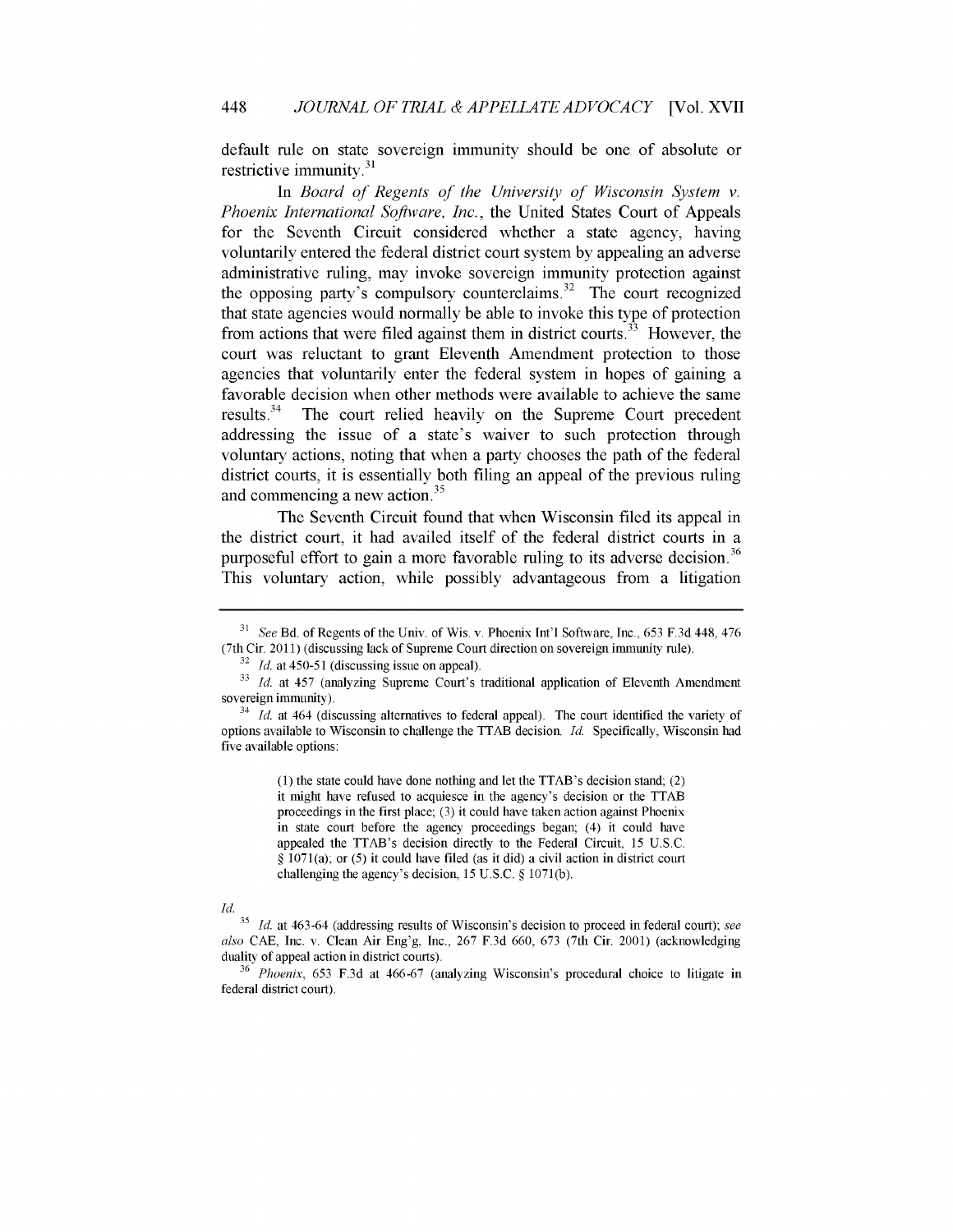standpoint, effectively waived Wisconsin's sovereign immunity defense to any and all compulsory counterclaims that resulted from the same transaction. $37$  The court reasoned that Wisconsin should not be afforded Eleventh Amendment protection when they have only themselves to blame for litigating in the federal courts.<sup>38</sup> The court dismissed Wisconsin's argument that it had been forced into the federal courts to appeal the administrative ruling and found the situation to be similar to those cases in which state parties remove a state claim to federal court.<sup>39</sup> As has been held in removal actions, the court held that the facts of this case were such that Wisconsin voluntarily waived its right to sovereign immunity, and, thus, was subject to federal jurisdiction. $40$ 

In *Board of Regents of the University of Wisconsin System v. Phoenix International Software, Inc.,* the Seventh Circuit correctly identified Wisconsin's voluntary entrance into the federal court system as a successful waiver when it denied Wisconsin's defense of sovereign immunity.<sup>41</sup> In line with recent Supreme Court precedent, the Seventh Circuit reasoned that Wisconsin waived its sovereign immunity defense upon filing an action in federal district court.<sup> $42$ </sup> The court rightfully discredited Wisconsin's argument that it was compelled to appeal the adverse administrative ruling in the district court by identifying the numerous available alternatives to litigation in the federal courts.<sup>43</sup> The court also recognized that Wisconsin failed to raise the immunity defense

<sup>&</sup>lt;sup>37</sup>*Id.* at 471 (announcing holding of court with regard to counterclaims).

*<sup>38</sup>Id.* at 463-71 (discussing holding and reasoning of court's decision).

**<sup>39</sup>***Id.* at 466-67 (discussing sovereign immunity waiver requirements). The court dismissed Wisconsin's position that it was an unwilling party merely appealing an adverse agency decision by relying on the *Lapides* decision. *Id.* at 466. The *Lapides* decision created precedent for immunity waiver where a state party voluntarily removed a state action to a federal court. *Id.* at 459. Similarly, Wisconsin was the master of its own strategy in this case, and by choosing the district court option, it effectively waived its right to sovereign immunity. *Id.* at 466-67. The court also noted that Wisconsin failed to raise its immunity objection in the administrative proceeding, thus strengthening the court's decision that waiver was successfully achieved. *Id.*

<sup>40</sup>*Id.* at 461-62 (comparing decision in *Lapides* to facts of *Phoenix* and ruling that waiver had been achieved).

 $41$  653 F.3d 448, 463-64 (7th Cir. 2011) (explaining court's analysis in holding immunity defense waived); *see also* McDermott, *supra* note 23, at 766-67 (discussing established parameters for state waiver of immunity).

<sup>42</sup>*Phoenix,* 653 F.3d at 459-63 (discussing application of *Lapides* decision to facts at bar); *see also* Lapides v. Bd. of Regents of the Univ. Sys. of Ga., 535 U.S. 613, 620 (2002) (holding state waived sovereign immunity by voluntarily removing state case to federal court); Coll. Say. Bank v. Fla. Prepaid Postsecondary Educ. Expense Bd., 527 U.S. 666, 670 (1999) (ruling immunity waiver achieved only through voluntary conduct or congressional authorization).

<sup>&</sup>lt;sup>43</sup> *Phoenix,* 653 F.3d at 463-67 (listing various alternatives to appeal through district courts); *see also* sources cited *supra* note 12 and accompanying text (describing methods of appeal provided by 15 U.S.C. § 1071).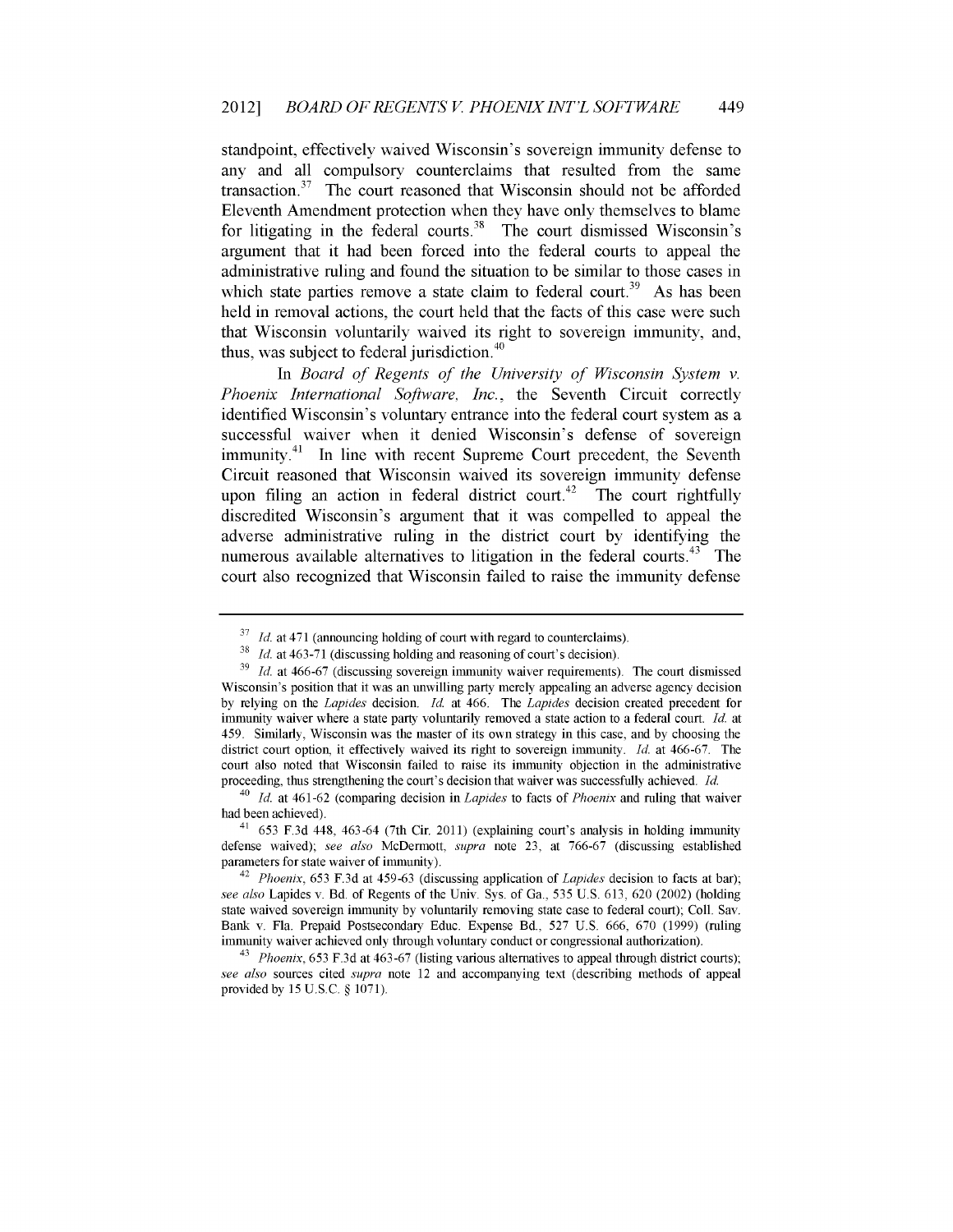in its initial administrative proceedings, and in doing so, strayed further from any claim that waiver was not achieved in its appeal to the district court.<sup>44</sup> The court correctly surmised that without raising the immunity claim on the administrative level, and by voluntarily filing suit in the federal district court, Wisconsin effectively waived all claims to traditional sovereign immunity from the counterclaims asserted against them as required by the Federal Rules of Civil Procedure. <sup>45</sup>

While the Seventh Circuit correctly applied appropriate Supreme Court precedent to the facts of the case at bar, the ruling in this case did little to advance the law for competing circuits surrounding sovereign immunity, as it failed to take the opportunity to adopt a strict test for determining waiver in an administrative appeals process.<sup>46</sup> While the law has been settled to decide when a state party takes actions into its own hands and voluntarily enters the federal district court system, the Seventh Circuit missed an opportunity to expand established precedent to address administrative appeals. $47$  The First Circuit's "fairness" approach of allowing a state to retain its immunity from further claims by simply raising the immunity defense at the outset of the judicial appeal fits nicely within the established precedent of the courts. $48$  Unfortunately, the

<sup>44</sup>*Phoenix,* 653 **F.3d** at 464 (discussing repercussions of failing to assert immunity defense at initial proceedings); *see also* Taylor v. U.S. Dep't of Labor, 440 F.3d 1, 9 (1st Cir. 2005) (holding state's failure to raise immunity defense in administrative setting results in immunity defense failure). *But see* New Hampshire v. Ramsey, 366 F.3d 1, 20 (1st Cir. 2004) (holding state who sought judicial review of administrative decision was insufficient alone to infer waiver); R.I. Dep't of Envtl. Mgmt. v. United States, 304 F.3d 31, 49 (1st Cir. 2002) (holding state does not waive immunity if asserted in both administrative proceeding and federal court). The First Circuit cases set a precedent for state parties to raise the immunity defense when challenging an administrative ruling as a method to avoid waiver. *See Ramsey,* 366 F.3d at 20; *R.L Dep't of Envtl. Mgmt.,* 304 F.3d at 49.

<sup>45</sup>*Phoenix,* 653 F.3d at 463-64 (explaining waiver of immunity); *see also supra* note 20 (discussing rules governing counterclaims); *supra* note 44 and accompanying text (discussing raising immunity defense at administrative level).

<sup>46</sup>*Phoenix,* 653 F.3d at 463-64 (announcing holding without deciding on issue of raising waiver immunity in early proceedings). The *Phoenix* court recognized the differences in various circuits, specifically in the First and Eighth Circuits, for evaluating when waiver was achieved for a state party who raised the immunity defense. *Id.* However, with Wisconsin failing to raise the immunity defense at the TTAB level, the Seventh Circuit felt it was not necessary to hand down a specific ruling on when waiver is achieved, as such a ruling would be moot under the circumstances. *Id.*

<sup>47</sup>*See Phoenix,* 653 F.3d at 463 -64 (declining to expand further on issue of raising immunity defense); cases cited *supra* note 24 and accompanying text (discussing parameters for state's waiver through voluntary litigation action); *see also* Monahan, *supra* note 28, at 1809 (suggesting it improper to deny state's immunity claims at administrative level).

<sup>48</sup>*See* Bergemannv. R.I. Dep't of Envtl. Mgmt., 665 F.3d 336, 343 (1st Cir. 2011) (holding state gains no unfair advantage when consistently asserting immunity in state and federal court); *Taylor,* 440 F.3d at 9 (holding state's failure to raise immunity defense in administrative setting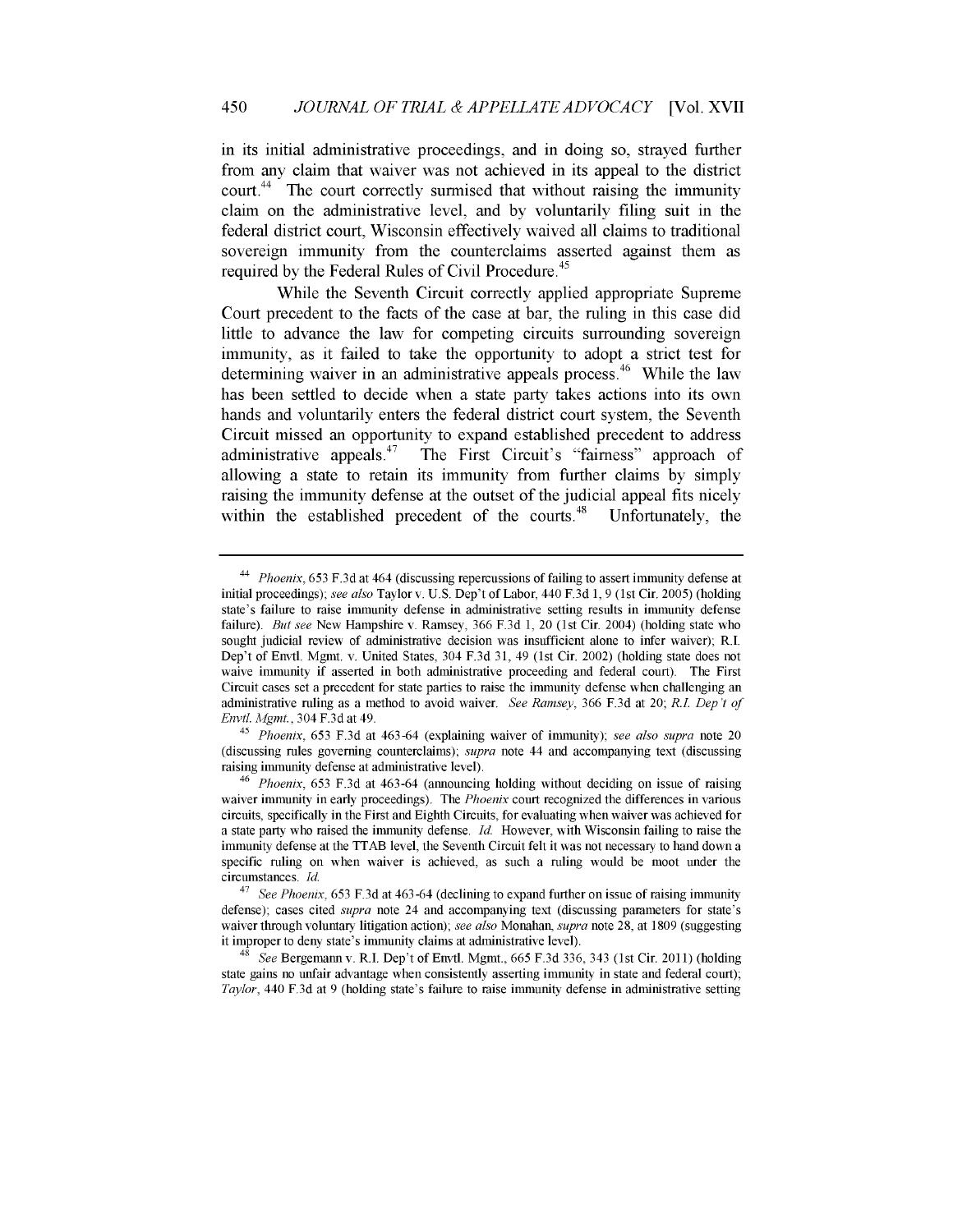Supreme Court has yet to address this issue, and the Seventh Circuit failed to take the opportunity to do so here.<sup>49</sup>

The Seventh Circuit also declined to address the question concerning the Supreme Court's treatment of the Eleventh Amendment as a protection of absolute or restrictive immunity for the states.<sup>50</sup> The Supreme Court has yet to determine whether states are immune from suits in federal court as a result of their public functions as a state, their private acts in commercial activities, or both.<sup>51</sup> By allowing a state to claim immunity while engaged in private sector commercial business, as Wisconsin was trying to invoke in this case, the Eleventh Amendment would offer protections against lawsuits for states that are not available to private businesses engaged in the same commercial field.<sup>52</sup> While the Seventh Circuit certainly acknowledged this disparity, it aligned with the Supreme Court and did nothing to opine on the limits of immunity that must be

<sup>49</sup>*Phoenix,* 653 F.3d at 463-64 (announcing holding without deciding on issue of raising waiver immunity in early proceedings); *see also* Seinfeld, *supra* note 25, at 894-94 (discussing lack of Supreme Court direction). "In the absence of a federal law effectively governing the question of whether a state has waived its immunity, states are able to parlay the advantages they enjoy as possessors of sovereign immunity into other benefits in the litigation process." Seinfeld, *supra* note 25, at 894-95.

results in immunity defense failure); *Ramsey,* 366 F.3d at 20 (1st Cir. 2004) (holding state who sought judicial review of administrative decision was insufficient alone to infer waiver); *R.L Dep't of Envtl. Mgmt.*, 304 F.3d at 49 (holding state does not waive immunity by consistently asserting immunity in administrative proceeding and court); *see also* Monahan, *supra* note 28, at 1809 (suggesting it improper to deny state's immunity claims at administrative level). "[T]o deny states immunity [during] administrative proceedings would create a paradox, permitting Congress to use its Article I powers to adjudicate private claims against the states in front of administrative tribunals while prohibiting it ... from using those same powers to abrogate state sovereign immunity in Article III judicial proceedings." Monahan, *supra* note 28, at 1809; *see also* Siegel, *supra* note 23, at 1228 (discussing waiver of immunity). "[T]he traditional rule, requiring timely assertion of state sovereign immunity, is in no way incompatible with state dignity or state prerogatives." Siegel, *supra* note 23, at 1228; *see also* Seinfeld, *supra* note 25, at 930 (stressing importance of Supreme Court-issued solution to delayed assertions of immunity). Seinfeld argues for a Supreme Court ruling that would correct "constructive waiver jurisprudence simply by bringing the law relating to this issue more in line with the other waiver-in-litigation cases." Seinfeld, *supra* note 25, at 930.

**<sup>50</sup>***Phoenix,* 653 F.3d at 476-77 (discussing Supreme Court's lack of attention to default rule for immunity). The *Phoenix* court acknowledged the lack of Supreme Court attention to a default rule for immunity standards in dicta, but refused to take a stance on restrictive versus absolute immunity. *Id.* The court traced the foundation of a state's immunity to the "principles of public international law" that were afforded to foreign states from the times of the Federalist Papers. *Id.*

*<sup>51</sup> Id.* at 473-77 (evaluating different state functions and application of sovereign immunity).

<sup>&</sup>lt;sup>52</sup> *Id.* at 476 (discussing competitive advantage enjoyed by states involved in commercial activities as result of immunity); *see also* Narechania, *supra* note 27, at 1584-86 (discussing state agencies as market participants). Narechania argues that states enjoy a "Patent Shield" and a "Patent Sword" in the context of intellectual property disputes, thus giving them a significant advantage over their private competitors. Narechania, *supra* note 27, at 1584-86.